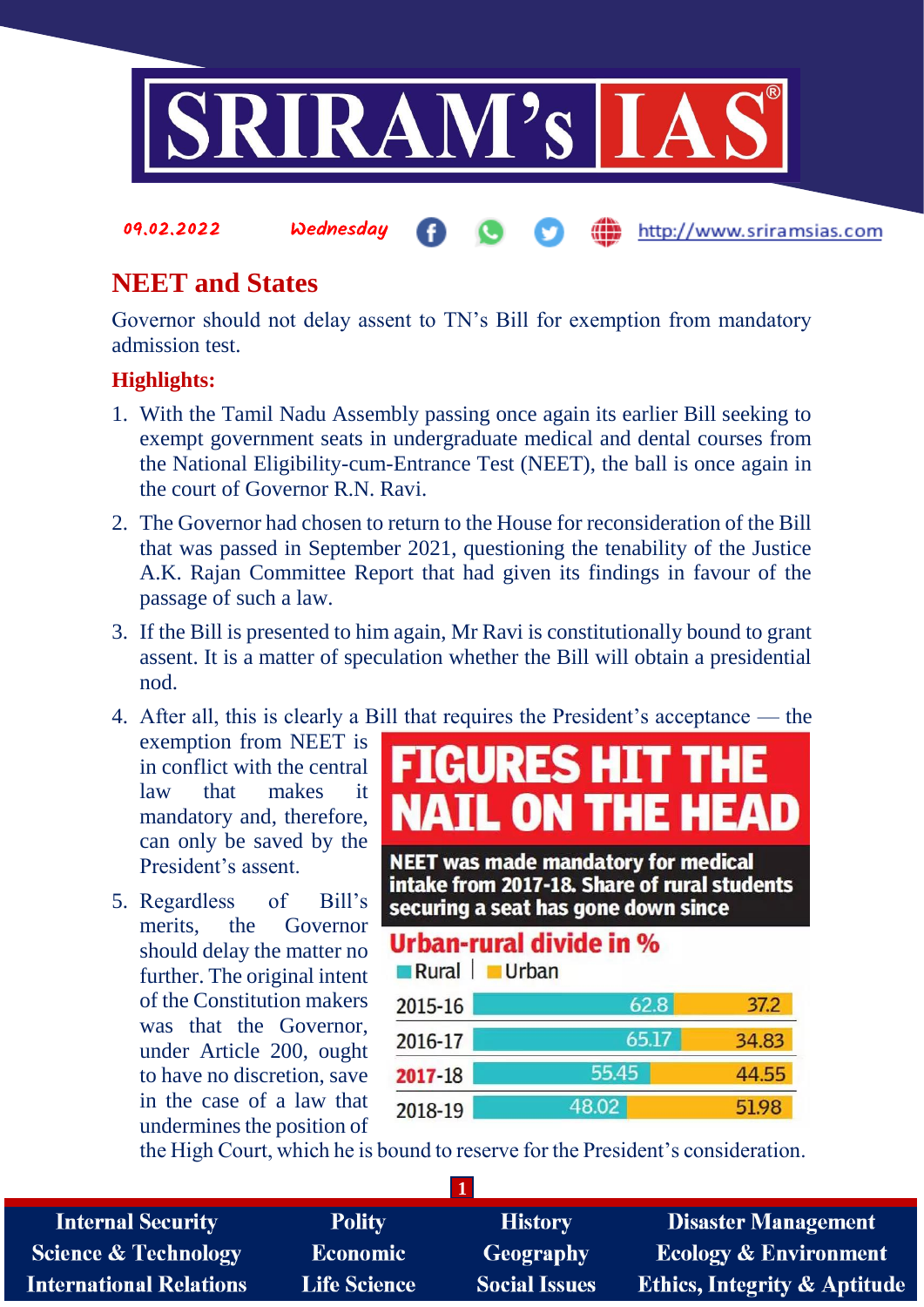

- 09.02.2022 Wednesday http://www.sriramsias.com
- 6. However, the Governor's rare use of discretion to question the desirability or validity of a Bill, and ask for reconsideration is now a matter of constitutional practice.

#### **The power to legislate**

A five-judge Supreme Court Bench heard the matter of Modern Dental College vs Madhya Pradesh government. The Supreme Court verdict was clear: The State government has the power to legislate on student admissions to higher education institutions.

#### **Separation of Power:**

- 1. Some parts of the Governor's communication to the Legislative Assembly Speaker seem to suggest that Mr Ravi disagrees with the basis for the Bill, even though he is not wrong in highlighting a Supreme Court decision in favour of NEET.
- 2. It is not generally desirable for the Governor to seek to match wits with the legislature's wisdom on social inputs that inform policy.
- 3. It will be useful to recall that the Sarkaria Commission on Centre-State relations observed that the Governor should not act contrary to the advice of the Council of Ministers merely because he did not like the policy embodied in the Bill.

#### **NEET as a barrier to access quality medical education:**

- 1. The attention will now be on whether the NEET Exemption Bill will pass muster. For one thing, the exemption may not be a solution to the problem of government school students not making it to MBBS courses in sufficient numbers. The situation prior to the introduction of NEET was no better.
- 2. However, the issue of NEET being a barrier to access is genuine. There is no doubt that the mandatory nature of NEET on a pan-India basis undermines the role of State governments in medical education.
- 3. As the main deliverers of public health, the States cannot be denied a say in who joins medical courses in government colleges.

#### **The Justice AK Rajan committee report**

1. Data from the Justice AK Rajan committee report shows that NEET (National Eligibility Cum Entrance Test) hinders rural, poor, and government school students from securing admissions in medical colleges.

**2** 

| <b>Internal Security</b>        | <b>Polity</b>       | <b>History</b>       | Disaster Management                     |
|---------------------------------|---------------------|----------------------|-----------------------------------------|
| <b>Science &amp; Technology</b> | <b>Economic</b>     | Geography            | <b>Ecology &amp; Environment</b>        |
| <b>International Relations</b>  | <b>Life Science</b> | <b>Social Issues</b> | <b>Ethics, Integrity &amp; Aptitude</b> |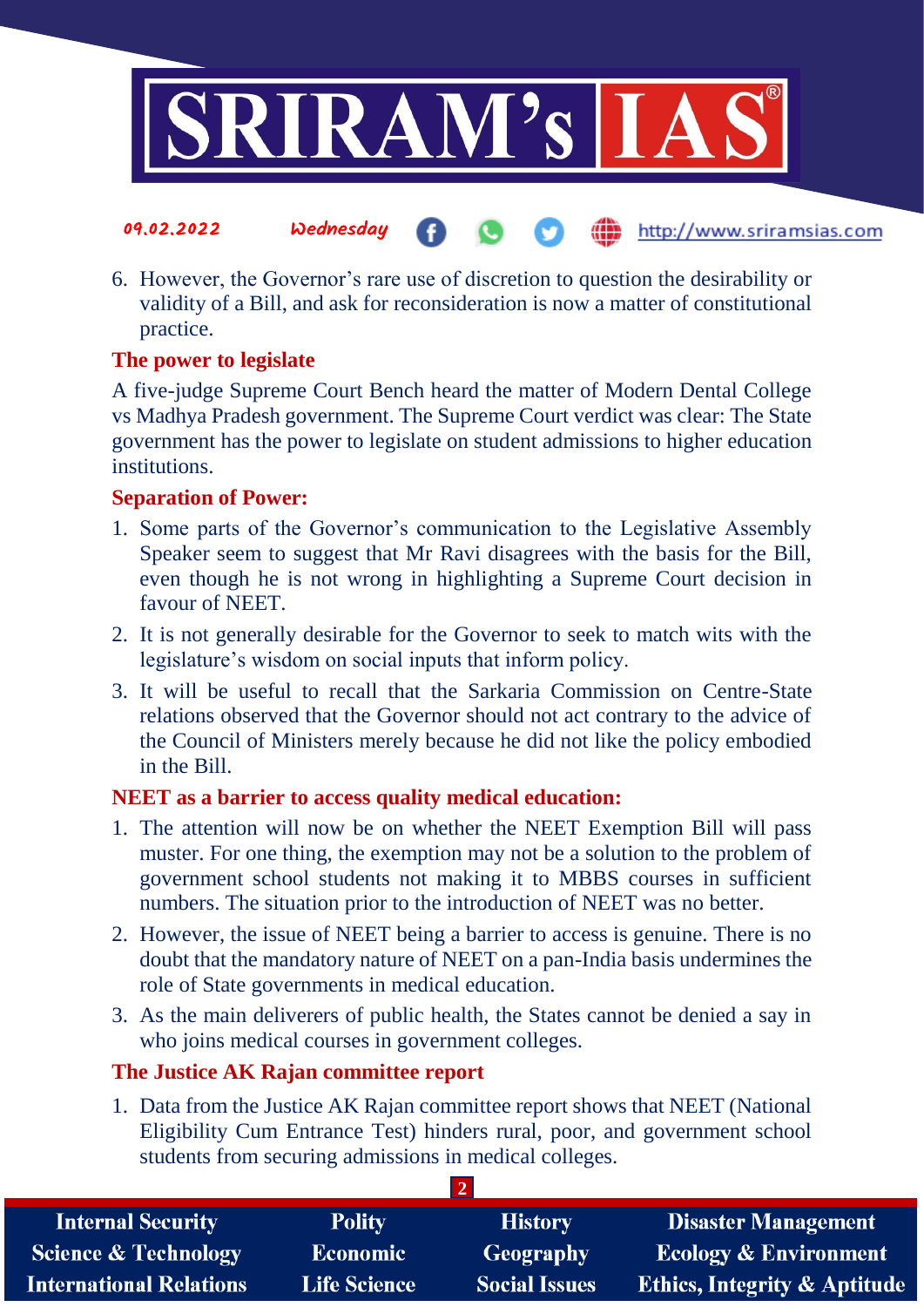

2. Particularly Tamil medium educated, state board students, and first-generation graduates, have a tough time clearing NEET, the report shows.

the http://www.sriramsias.com

- 3. In 2010, 80.2% of English medium-educated students and 19.79% of Tamil medium students were admitted to various medical colleges in Tamil Nadu. But in 2017 after NEET was introduced, 98.41% of students who got admissions were English-medium educated. Only 1.6% of students who secured seats were Tamil-medium educated.
- 4. Not much has changed this year too. In 2020-2021, 98.01% of students who secured medical admission were English-medium educated, the rest 1.99% studied in Tamil medium schools.

## **Step up agri-spending, boost farm incomes**

India's poor AOI is a stark reminder of the need to attain a key sustainable development goal of higher agri-growth.

### **India is ranked low**

09.02.2022 Wednesday

- 1. The picture changes and rather looks disappointing when we look at the Agriculture Orientation Index (AOI) — an index that was developed as part of Goal 2 (Zero Hunger) of the 2030 Agenda for Sustainable Development in 2015.
- 2. The Sustainable Development Goal (SDG) 2 emphasises an increase in investment in rural infrastructure, agricultural research and extension services, development of technology to enhance agricultural productivity and eradication of poverty in middle- and lower-income countries.
- 3. The AOI is calculated by dividing the agriculture share of government expenditure by the agriculture value-added share of GDP. In other words, it measures the ratio between government spending towards the agricultural sector and the sector's contribution to GDP.
- 4. India's index is one of the lowest, reflecting that the spending towards the agricultural sector is not commensurate with the sector's contribution towards GDP.

| <b>Internal Security</b>        | <b>Polity</b>       | <b>History</b>       | <b>Disaster Management</b>              |
|---------------------------------|---------------------|----------------------|-----------------------------------------|
| <b>Science &amp; Technology</b> | <b>Economic</b>     | Geography            | <b>Ecology &amp; Environment</b>        |
| <b>International Relations</b>  | <b>Life Science</b> | <b>Social Issues</b> | <b>Ethics, Integrity &amp; Aptitude</b> |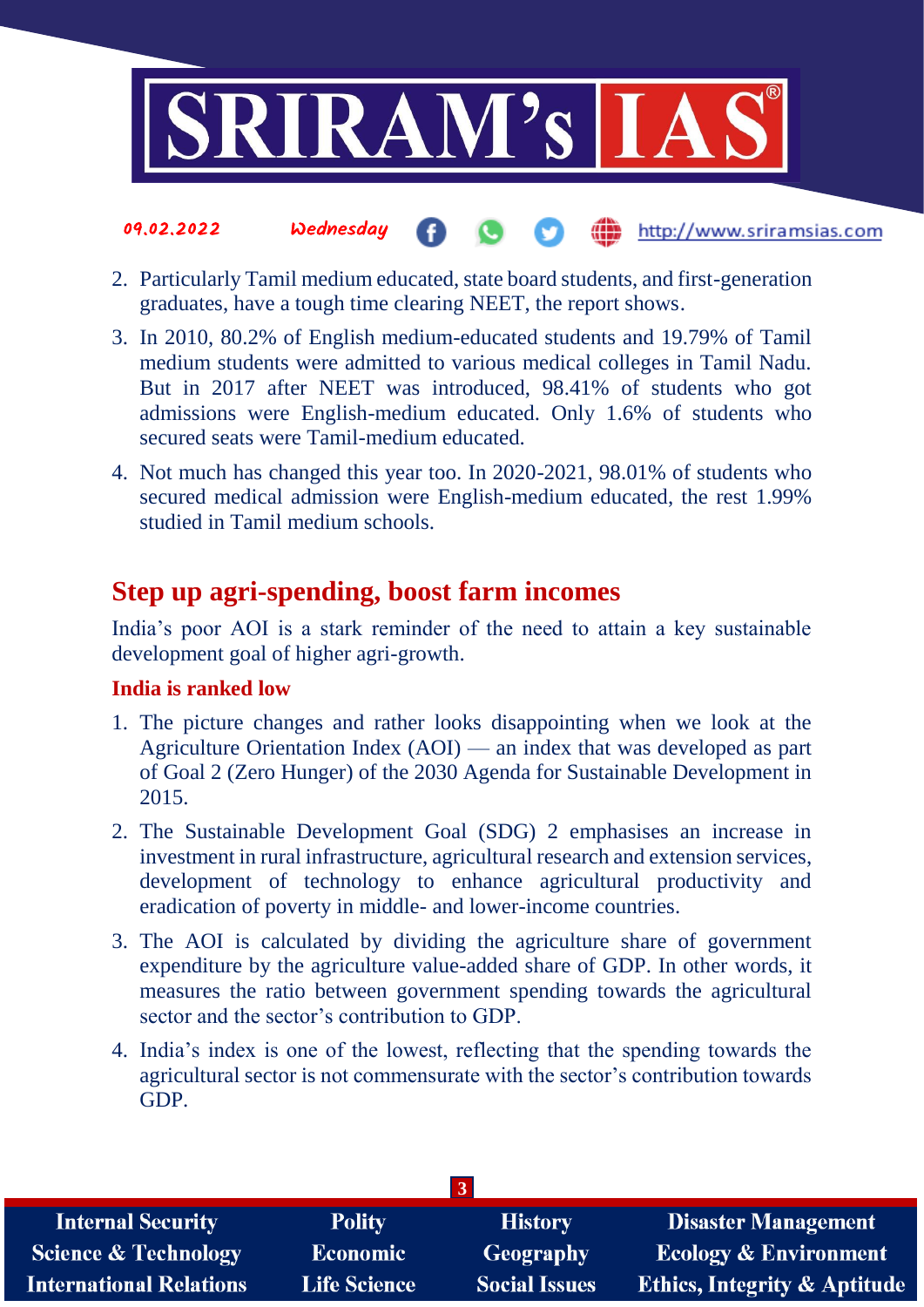

#### **A comparison with Asia**

09.02.2022 Wednesday

- 1. The enormous spending on the agricultural sector by East Asian countries is also reflected in their higher crop yield. For example, the total cereal yield in India is only around 3,282 kilograms per hectare compared to 4,225 kg per hectare in Asia.
- 2. Within the Asian region, Eastern Asia has the highest cereal yield of 6,237 kg per hectare.
- 3. In China, even with an average landholding size of 0.6 hectares, which is much lower than India's average landholding size, the performance of the sector in terms of crop yield is much higher than in India.
- 4. For example, the cereal yield is 6,296 kg per hectare, pulses yield is 1,815 kg per hectare and vegetable crops yield is 25,546 kg per hectare in China; the corresponding figures for India are 3,282 kg, 704 kg, and 15,451 kg, respectively. Both India and China are among the world's largest producers of wheat, rice, cotton and maize.
- 5. A closer look at the budgetary allocation towards the agricultural sector shows that there has been a drastic slashing



of funds toward important schemes such as crop insurance and minimum support price (MSP).

**4**

| <b>Internal Security</b>        |
|---------------------------------|
| <b>Science &amp; Technology</b> |
| <b>International Relations</b>  |

**Polity Economic Life Science** 

**History Geography Social Issues** 

**Disaster Management Ecology & Environment Ethics, Integrity & Aptitude** 

http://www.sriramsias.com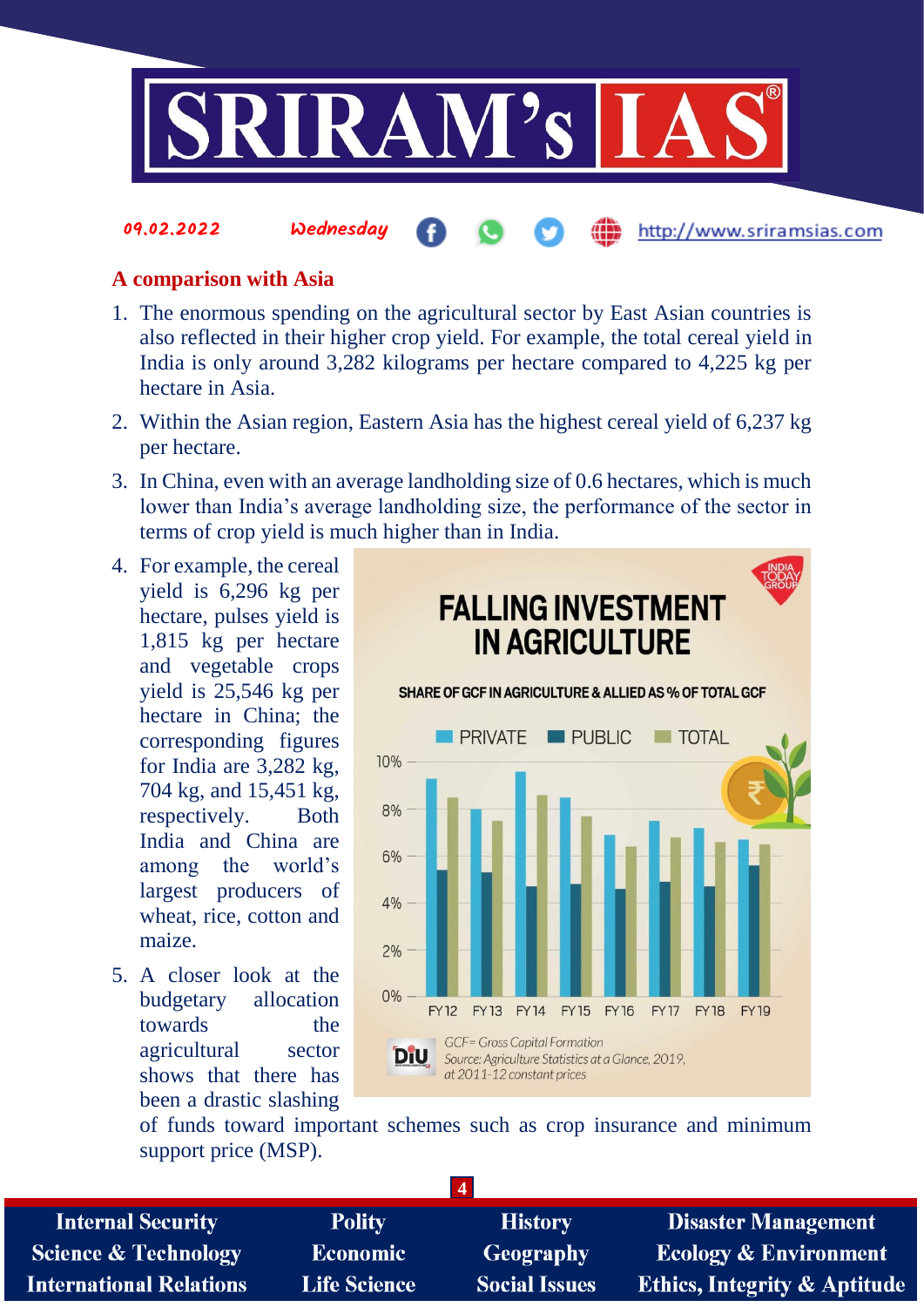

- 6. Market Intervention Scheme and Price Support Scheme (MIS-PSS) was only ₹1,500 crore. This is 62% less than the previous allocation of ₹3,959.61 crores in revised estimates (RE) of FY 2021-22.
- 7. Similarly, the Pradhan Mantri Annadata Aay SanraksHan Abhiyan (PM-AASHA) experienced a significant reduction to only one crore as against the allocation of ₹400 crores in 2021-22. It was allocated just ₹1 crore for the year as against an expenditure of ₹400 crores in 2021-22.

#### **Capital investment in agriculture:**

09.02.2022 Wednesday

- 1. While one can still argue that the capital investment in the agricultural sector is more crucial than price support programmes, there has not been any considerable and commensurate increase in the allocation towards capital investment, especially for the promotion of rural infrastructure and marketing facilities.
- 2. Allocation for rural development was 5.59% in the previous Budget and it has been reduced to 5.23%.



http://www.sriramsias.com

3. The allocation of funds towards schemes such as Pradhan Mantri Kisan Samman Nidhi (PM KISAN), Pradhan Mantri Kisan Maandhan Yojana, though desirable, will not result in long-run asset generation.

| <b>Internal Security</b>        | <b>Polity</b>       | <b>History</b>       | <b>Disaster Management</b>              |
|---------------------------------|---------------------|----------------------|-----------------------------------------|
| <b>Science &amp; Technology</b> | <b>Economic</b>     | Geography            | <b>Ecology &amp; Environment</b>        |
| <b>International Relations</b>  | <b>Life Science</b> | <b>Social Issues</b> | <b>Ethics, Integrity &amp; Aptitude</b> |